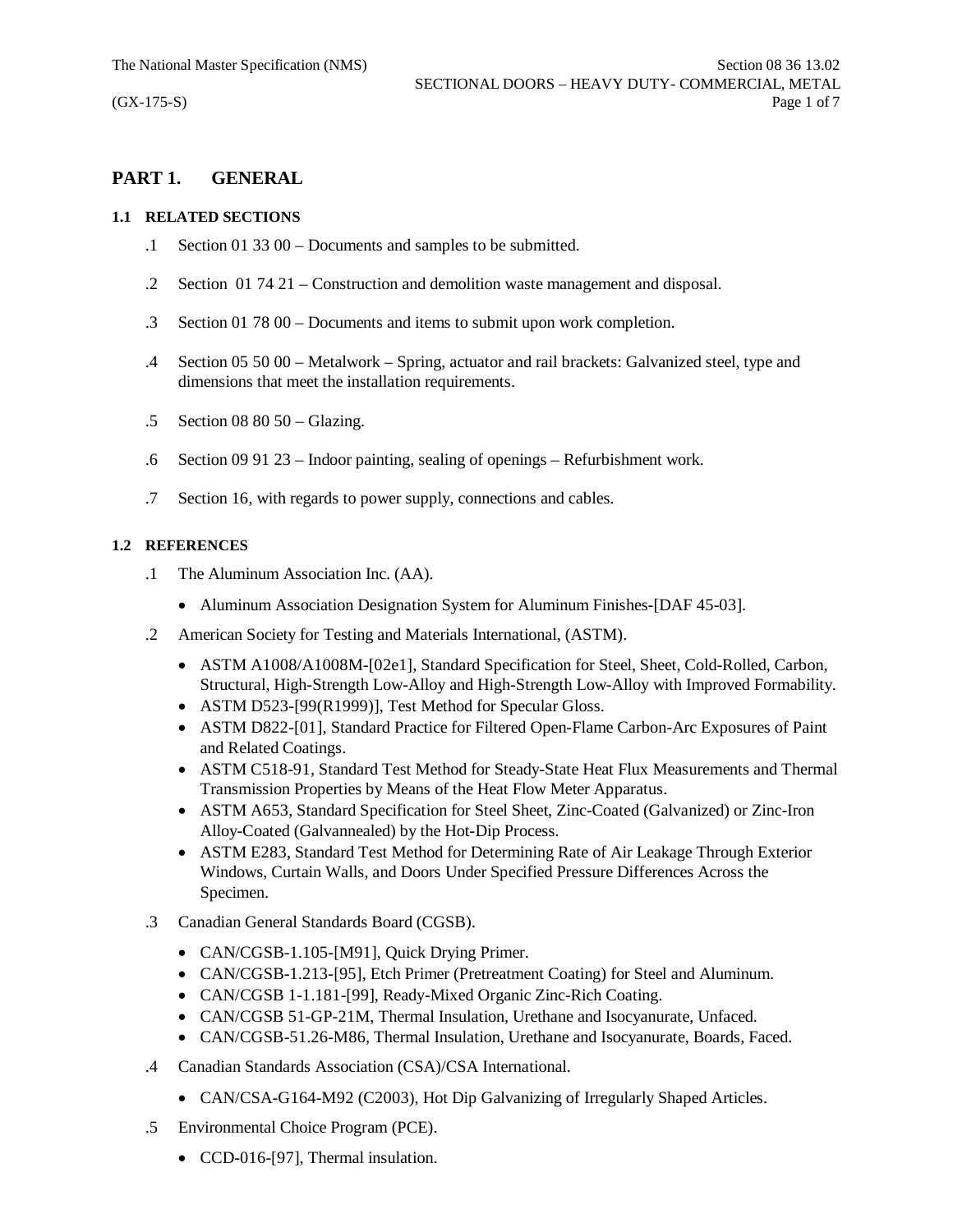- · CCD-047a-[98], Coatings, paints.
- · CCD-048-[95], Recycled water-borne surface coatings.

### **1.3 DESCRIPTION OF THE WORKS**

- .1 Design requirements
	- Exterior doors and associated rails shall be designed to withstand a wind load of 1 kPa, with a deflection in the horizontal plane that does not exceed 1/240 of the width of the door opening. They shall be designed to comply with industry standards (DASMA).
	- Sectional doors shall have a thermal resistance value (RSI) of 2.81, according to standard ASTM C-518-91.
	- · The doors and associated rails shall be designed to withstand at least 1 000 operating cycles per year and shall have a global lifetime of 10 years.

### **1.4 DOCUMENTS/SAMPLES TO SUBMIT**

- .1 Specification sheets
	- · Submit the products' specification sheets and the manufacturer's data and documentation in accordance with Section 01 33 00.
- .2 Shop drawings
	- Submit the required shop drawings in accordance with Section 01 33 00 Documents and samples to be submitted.
	- · Shop drawings shall indicate: the door type, dimensions and service specifications; the materials; the type of operating mechanism; the location and details of the glazing; the details of hardware and accessories; and the required clearances and electrical connections.
- .3 Submit the installation instructions provided by the manufacturer.

## **1.5 DOCUMENTS/ITEMS TO SUBMIT UPON WORK COMPLETION**

.1 Provide the instructions required for the operation and maintenance of overhead doors and their hardware parts, and include them into the manual specified in Section 01 78 00 – Documents and items to submit upon work completion.

#### **1.6 QUALITY ASSURANCE**

- .1 Test reports: Submit test reports certifying that the products, materials and equipment comply with the physical characteristics and performance criteria laid down in the provisions.
- .2 The manufacturer shall have an established program of quality control such as ISO-9001:2008.
- .3 The installation work shall be carried out by a company with recognized experience in the specified type of product.

### **1.7 WASTE MANAGEMENT AND DISPOSAL**

- .1 Separate and recycle waste materials in accordance with Section 01 74 21 Construction and demolition waste management and disposal, as well as the requirements laid out in the waste reduction plan.
- .2 Remove all packaging materials from site and route them to appropriate recycling facilities.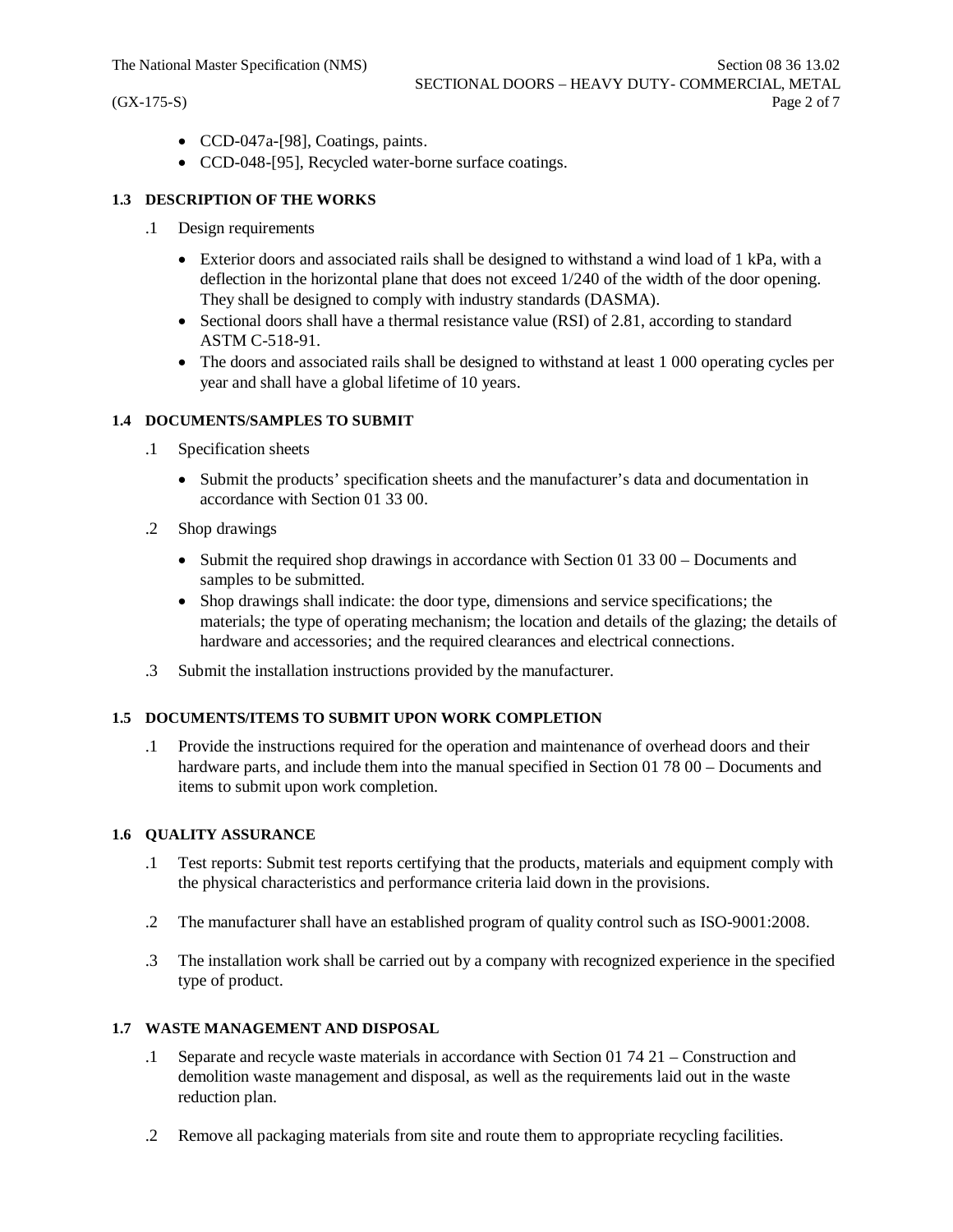- .3 Place corrugated cardboard, polystyrene and plastic packaging materials in the appropriate on-site recycling bins in accordance with the waste management program in effect on the site.
- .4 Route unused metal wiring and items to a metal recycling facility approved by professionals.
- .5 Route unused paint products to an authorized collection site for hazardous materials approved by professionals.
- .6 It is prohibited to dump unused paint products in the sewer, in a stream, in a lake, on the ground or any other place where it might pose a risk to health or the environment.
- .7 Unused or damaged glazing materials are not recyclable and are excluded from municipal recycling programs.

### **1.8 MAINTENANCE**

- .1 Replacement equipment and materials
	- Provide the required spare parts in accordance with Section 01 78 00 Documents and items to submit upon work completion.
	- Provide the following spare parts for up-and-over sectional doors:
		- .1 Panels;
		- .2 Rollers;
		- .3 Weatherstripping;
		- .4 Springs.
	- · Store the equipment at the specified location. Identify each item by associating it with the relevant door.

# **PART 2. PRODUCTS**

# **2.1 MATERIALS AND EQUIPMENT**

- .1 Galvanized steel plate: Commercial grade, with Z275 zinc coating.
- .2 Steel plate: Commercial grade, complying with standard ASTM A1008/A1008M, type (E), surface-mounted, with woodgrain finish.
- .3 Aluminum profiles: AA6063-T5 alloy of the Aluminum Association.
- .4 Primer paint: Complying with standard CGSB-1.181, for galvanized steel works.
- .5 Thermal insulation: Complying with design and environmental requirements.
- .6 Glazing: Complying with design requirements.

# **2.2 DOORS**

- .1 The doors shall be the GX-175-S model, as manufactured by Portes Garex.
- .2 Polyurethane foam insulation, without CFC & HCFC at a density of 40.4 kg/m<sup>3</sup>. The insulation shall comply with the standard ONGC 51-GP-21M & 51.26-M86.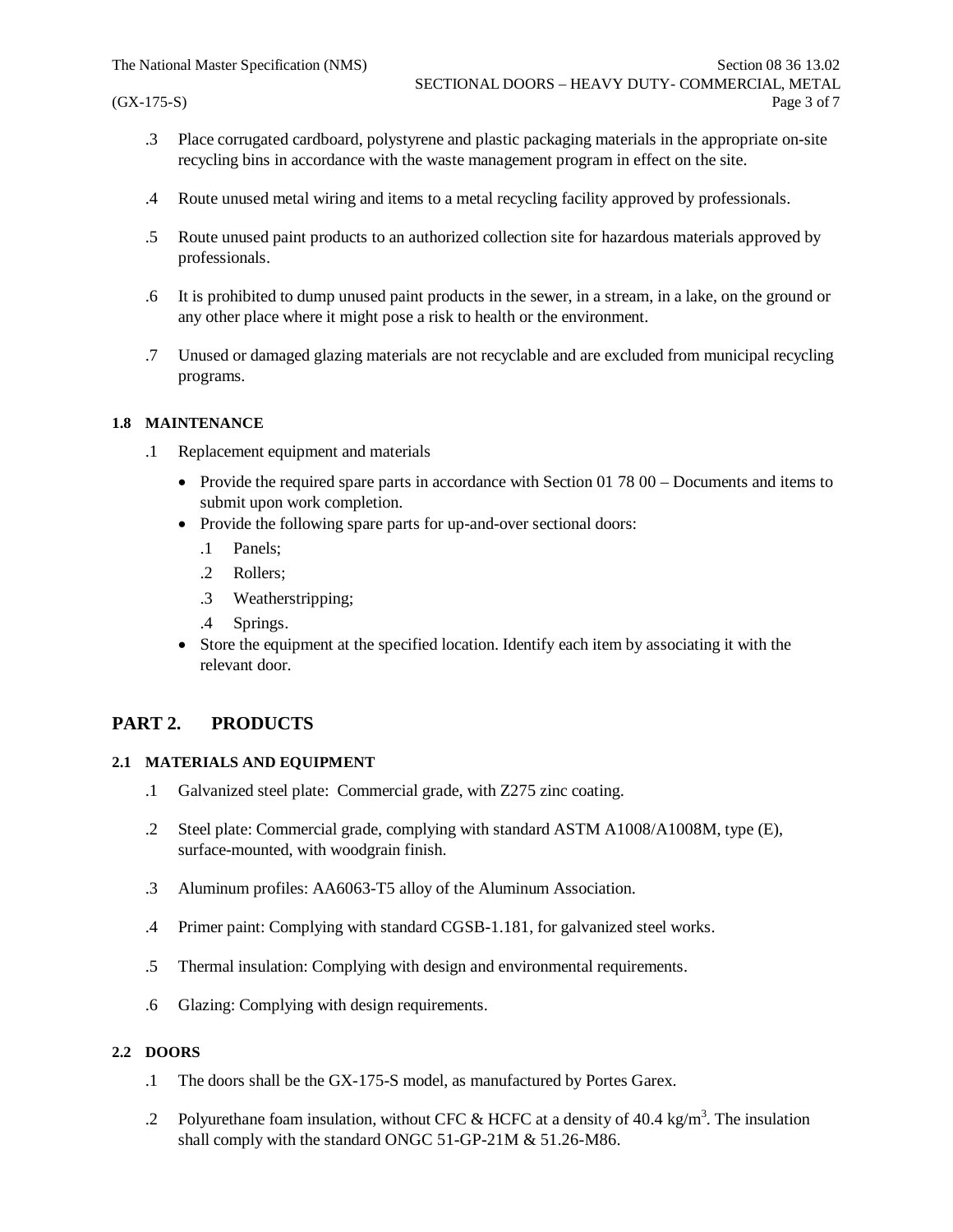- .3 Panels: Made of 26-gauge rolled steel panels fitted with 14-gauge steel reinforcement bars. Panels shall be 45 mm thick and have a woodgrain finish with 4 horizontal grooves.
- .4 Windows: 3 mm double-glazed sealed units mounted on a stainless steel spacer. Glazing shall be inserted into a PVC frame. The size and number of windows shall conform to the specifications.
- .5 Glazed panels: 3 mm double-glazed sealed units mounted on a stainless steel spacer. Glazing shall be inserted into a 1.73 mm thick tubular aluminum profile, which shall be white, black or naturally coloured anodized aluminum.
- .6 Assembly of the various parts: Arc or spot welding, riveting, or by means of adhesive and screws.
- .7 Primer paint: Doors shall be manufactured from prepainted steel parts.

# **2.3 PREFINISHED STEEL PLATE**

- .1 Prefinished steel plate, factory-coated with a layer of polyester.
	- Colour: Selected among the manufacturer's standard colours.
	- Specular gloss: 30 units minimum, with a tolerance of  $\pm$  5 units, according to the standard A-653, CS type B.
	- Thickness of the paint layer: At least 20 micrometres.
	- Resistance to weathering: 10 years.

## **2.4 WEATHERSTRIPPING**

- · **PVC** weatherstripping, full width at the top and bottom of each section to ensure thermal breakage and airtightness according to standard ASTM E-283.
- · U-shaped extruded neoprene weatherstripping, full width, to install at the bottom of the doors in a **PVC or aluminum** extrusion.
- · 65 mm flexible weatherstripping installed on top of the upper panel using a **PVC or aluminum** moulding.
- · Extruded weatherstripping made of **PVC, commercial aluminum or aluminum screw cover** and high-quality vinyl for intense cold, to install on the side and top bars of the door frames, in accordance with the manufacturer's specifications. The weatherstripping colour shall be selected from the manufacturer's standard colours

## **2.5 TYPE OF DOOR OPERATION**

- .1 Doors shall be equipped with the following accessories depending on the type of door operation.
	- · Manual operation: Two handles installed inside.
	- · Mechanical operation: **chain pick, chain hoist.**

## **2.6 INDUSTRIAL HEAVY-DUTY HARDWARE**

- .1 Guiding rails: **Standard configuration, for door opening with low headroom, elevation, vertical or roof pitch**, 75 mm in width, galvanized steel at least 1.99 mm (12 gauge) thick, bare metal.
- .2 Guiding rail brackets: Continuous or galvanized steel angle, 1.99 mm (12 gauge) thick, bare metal.
- .3 Balancing springs: 10 000-cycle oil-tempered heavy duty torsion springs, fitted with brackets in accordance with the manufacturer's specifications.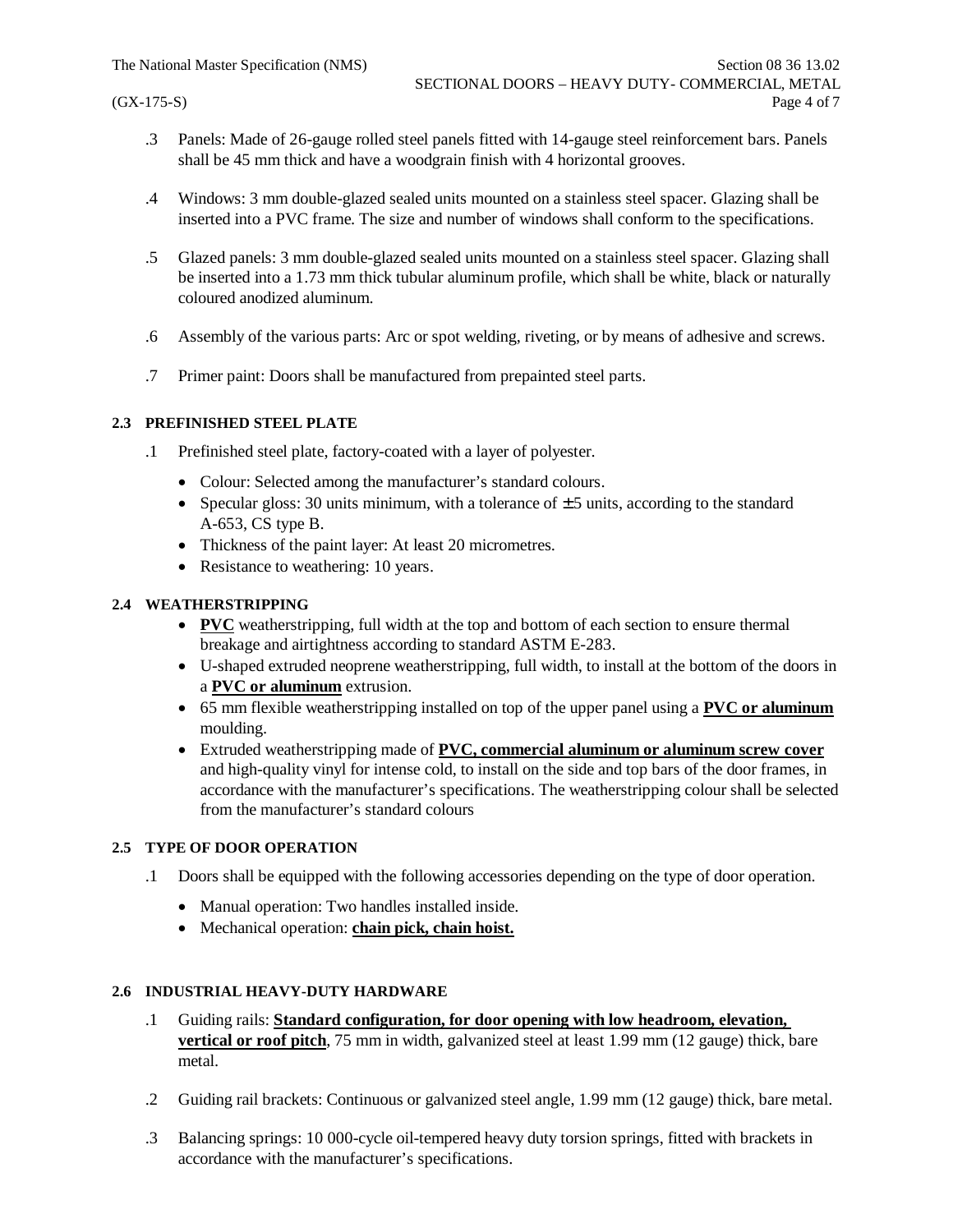- · Cable drum: 100 mm minimum, die-cast aluminum.
- Shaft: Diameter of 25 mm, galvanized steel.
- .4 Top roller holders: Galvanized steel, 1.99 mm thick, adjustable.
- .5 Rollers: Hardened steel, oil lubricated, free lateral movement, ball bearing, at least 50 mm diameter, solid steel bandage.
- .6 Hinges: Heavy duty, single or double, galvanized steel, at least 1.99 mm thick (14 gauge), in accordance with the manufacturer's specification
- .7 Cable: Aircraft cable, galvanized steel, 4 mm diameter minimum, in accordance with the manufacturer's specifications.
- .8 Reinforcements: Doors 3708 mm and over shall be provided with horizontal reinforcement bars. The type of reinforcement bar will depend on the door's width. Consult the engineering department in order to comply with deflection standards.
- .9 Precision bearing: High-quality ball bearing for doors over 300 kg or more than 50 000 cycles.
- .10 Pusher springs.
- .11 Rail guards: Height of 1524 mm, shaped steel plate approximately 5 mm thick.
- .12 101 mm diameter exhaust port.
- .13 Safety device that immobilizes door upon detection of a cable break when closing the door; maximum load of 450 kg.
- .14 Steel caps, 20 gauge, 1.06 mm

#### **2.7 ELECTRIC DOOR OPENERS**

- .1 Electric door openers: With driving shaft, **central or side** mounting.
- .2 Electric motors, control devices, remote control stations with push buttons, relays and other electrical devices: CSA-approved, in a CSA-type enclosure.
- .3 Electrical power supply: **120, 240, 600**V, **1, 3** phases, 60Hz.
	- Motor:  $\frac{1}{2}$ ,  $\frac{3}{4}$ , 1 hp.
- .4 Control devices comprising a built-in motor reversing switch, a thermal protection device against overloads, and a push button, as appropriate. Optional solenoid brake.
- .5 Tensioning bar between the door shaft and the actuator.
- .6 Control devices:
	- · Remote control stations with push buttons: Surface-mounted, with push buttons identified as OPEN-STOP-CLOSE.
	- · Key switch installed on push button.
	- Photoelectric cell.
	- Auto-close timer.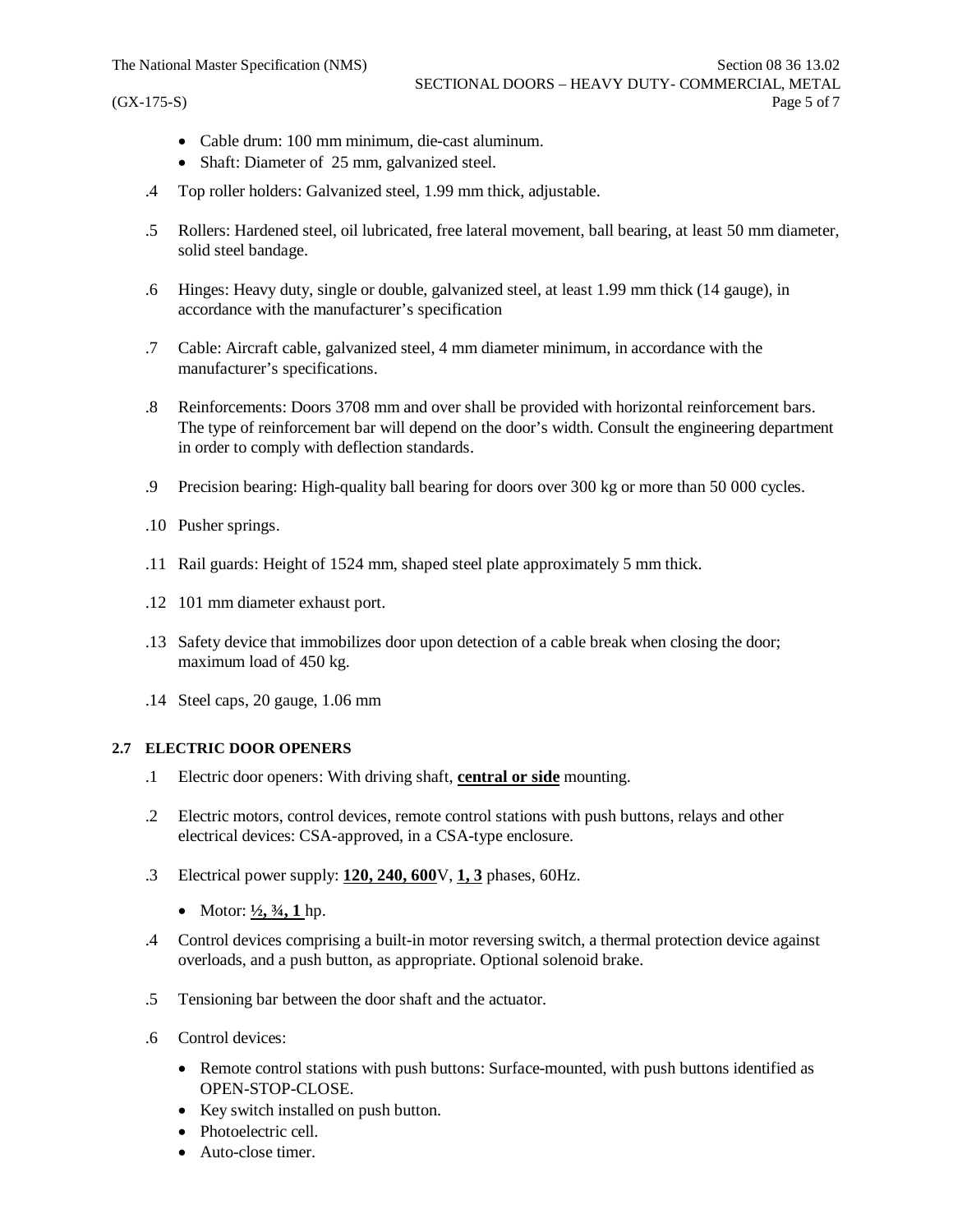- Remote transmitter
- · Safety switch: Set of contactors hidden in a rubber safety edge at the bottom of the doors and along the full width of the doors. When an obstacle is detected, this device stops the closing of the door and command its immediate reopening.
- .7 Manual operation of doors equipped with a door opener with a driving shaft
	- · A device, operated from the ground, shall allow for the disengagement of the opener's driving shaft and the manual operation of the door in case of failure of the power supply.
	- The door opener shall include the following:
		- .1 A lock switch that cuts the power supply as long as the door opener is in manual operation mode.
- .8 Manual operation of doors equipped with a central door opener
	- · The door opener must be connected to the door via a device that allows for quick uncoupling in case of failure of the power supply.
- .9 Automatic switch-on and switch-off lighting fixtures, equipped with a timer.
- .10 Door operating speed: 300 mm/s.
- .11 Control transformers: For 24 VAC control voltage.
- .12 Mounting brackets: Galvanized steel, thickness and dimensions that meet the installation requirements.

# **PART 3. IMPLEMENTATION**

### **3.1 MANUFACTURER'S INSTRUCTIONS**

.1 Compliance: Comply with the manufacturer's written requirements, recommendations and specifications, including technical bulletins and installation instructions provided in the product catalogs and on packaging cartons, as well as indications found on specification sheets.

#### **3.2 INSTALLATION**

- .1 Install doors and related hardware parts according to the manufacturer's instructions.
- .2 Secure rails and door openers properly and fix the brackets to the load-bearing framework.
- .3 If necessary, touch up the areas where the galvanized finish has been damaged during assembly with primer.
- .4 Install electrical motors, control devices, control stations with push buttons, relays and other electrical equipment required for the operation of the doors.
- .5 Lubricate springs and adjust moving parts to ensure smooth operation of doors.
- .6 Adjust weatherstripping to ensure proper weathertightness.
- .7 Adjust doors to ensure smooth operation.